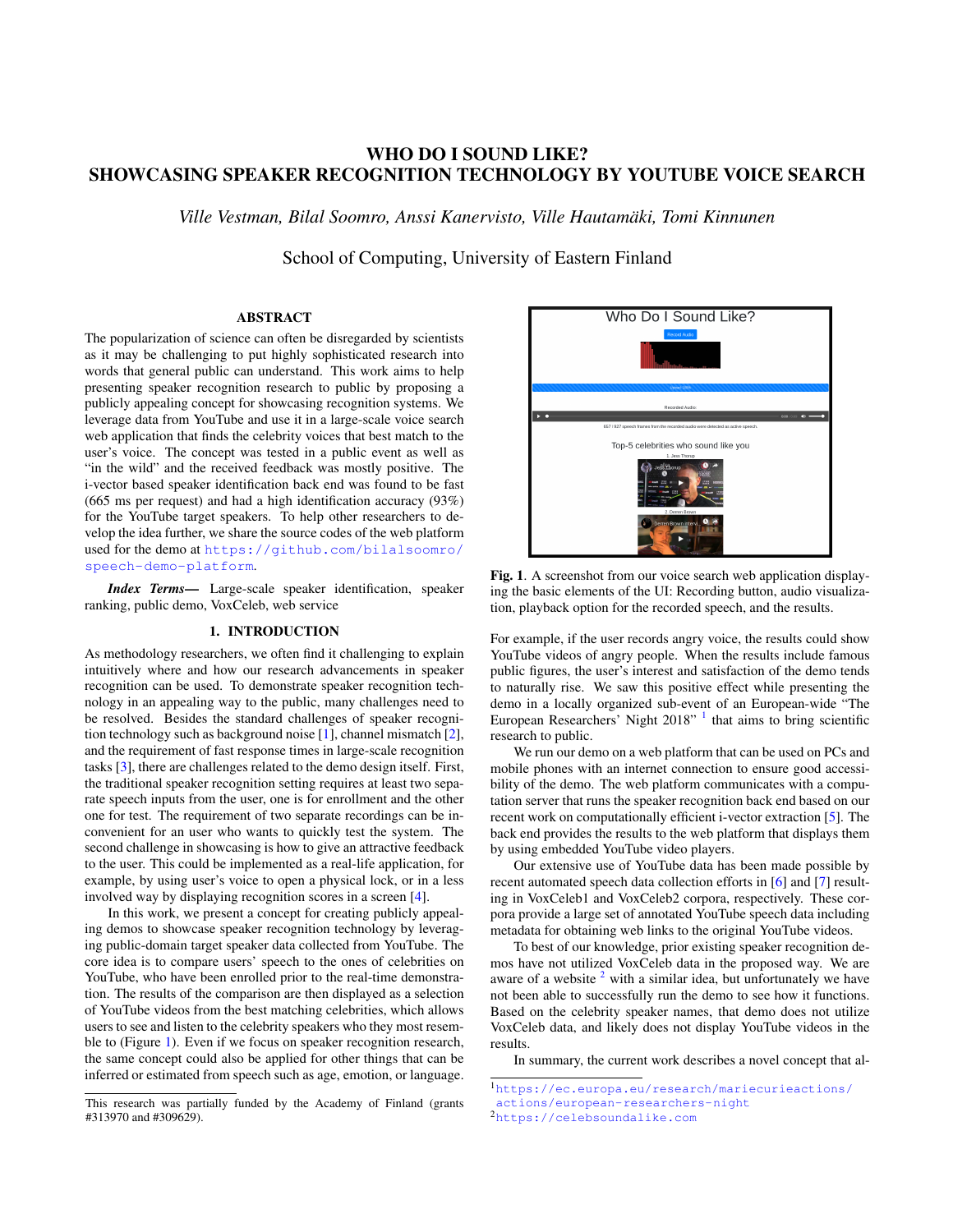lows speech technology research teams to demonstrate their research without requiring large amount of additional work. To help other researchers to apply the concept for their own research, we share the source code of our web platform allowing a quick start for prototyping possible demo applications. We tested the concept among the public using our voice comparison demo utilizing standard speaker recognition techniques, and the received feedback from the people was mainly positive.

# 2. WEB PLATFORM FOR SPEECH DEMOS

We designed the web platform with the sole purpose of demonstrating speech processing systems to the public, and in this work we used it to demonstrate speaker recognition using YouTube data. The platform is implemented as a web service in PHP and JavaScript, supporting different browser and devices. Users can select one of speech processing "methods" defined by the host of the platform. The methods could, for example, perform speaker recognition or age estimation from the recorded speech.

The back end of the platform is implemented in PHP, and thus only needs a web server capable of running PHP (*e*.*g*. Apache or Nginx). For simplicity and reliability, server-side code only receives WAV audio files from the clients and runs a specified method as a system() call, and finally returns the results to the client. For privacy reasons, the audio file is not stored on the server, and is immediately removed at the end of handling user's request. The platform supports including additional user inputs required for the analysis, *e*.*g*. the claimed identity for speaker verification demo.

The front end of the platform is implemented in JavaScript, which also handles recording of the audio in raw format at 16kHz. Features required by this code are supported by the most PCs and Android phones, making it easier to share the demo with others. The user interface records a sample of user's speech, queries what speech processing method should be applied on the recorded sample, sends the sample to server to be processed, and displays the results.

We share the source code of the platform in the hopes it will support other researchers in speech analysis to demonstrate their work to the public. The code includes instructions how to setup the server in couple of steps. New speech analysis systems for demonstration can be added by modifying a single JSON file.

### 3. SPEAKER RECOGNITION BACK END

The system comparing user's voice to voices in YouTube videos can be regarded as a *closed set speaker identification* system. As we only utilize a closed set of YouTube target speakers, we can include the data from the target speakers in the system development. In this section, we describe the data sets and the speaker identification system used for providing functionality to the web front end.

#### 3.1. YouTube data: VoxCeleb1 & VoxCeleb2

The audio-visual VoxCeleb corpora [\[6,](#page-4-5) [7\]](#page-4-6) have been adopted in many application areas including speaker recognition [\[6,](#page-4-5) [7\]](#page-4-6), speech separation [\[8\]](#page-4-7), and emotion recognition [\[9\]](#page-4-8) to name a few. The VoxCeleb data has been automatically collected from YouTube by exploiting face verification and active speaker detection systems. An automated pipeline enabled collecting very large scale speaker recognition data sets: When combined, the VoxCeleb corpora consist of almost 1.3 million speech clips from over 170,000 YouTube videos from more than 7000 speakers and, in total, nearly 3000 hours of speech material. The average length of speech clips in VoxCeleb is about eight seconds.

The metadata provided with the VoxCeleb corpora includes, for example, speakers' names, IDs of the original YouTube videos, and the starting and ending times of the clips within the videos expressed as frames. This metadata is enough for setting up a demo where users can find best matching voices to theirs from YouTube. Although the metadata is automatically obtained, it is, in our experience, fairly accurate. Regarding to the correctness of the labels, the authors of Vox-Celeb mention that the VoxCeleb2 corpus is mainly intended to be used as a training data set and that during the data collection thresholds for discarding false positives were not as strictly set as with VoxCeleb1 data collection [\[7\]](#page-4-6). We have witnessed a few labeling errors in VoxCeleb2, such as Finnish president Tarja Halonen being confused to talk-show host Conan O'Brien. However, the errors do not exist to an extent that would be a considerable problem for our application.

#### 3.2. Speaker identification system description

The acoustic feature vectors of the speaker identification system consist of 20 MFCCs plus their delta and double-delta coefficients. The system discards non-speech frames using a energy based speech activity detector and normalizes obtained features to have zero mean and unit variance.

For training the system components and enrolling the celebrities, we used those speakers from VoxCeleb corpora who had more than five utterances of length of five seconds or more. There are 903,498 such utterances and 7,363 such speakers. In the training of some system components, only a fraction of this data was needed to reach close to optimal recognition accuracy. We trained an universal background model (UBM) using one-thirtieth of the selected 903,498 utterances. The UBM is a 1024-component Gaussian mixture model (GMM) [\[10\]](#page-4-9), which is used to compute sufficient statistics for ivector extraction. We compute 800-dimensional i-vectors by compressing mean supervectors of maximum a posteriori (MAP) adapted GMMs using probabilistic principal component analysis (PPCA) as described in [\[5\]](#page-4-4). This is a (speed-wise) high-performing alternative to the stardard i-vector extraction that is traditionally done via front-end factor analysis [\[11,](#page-4-10) [12\]](#page-4-11). We trained the PPCA model using one-fifteenth of the selected data.

Prior to scoring, i-vectors are centered using the mean computed from the whole training data of 903,498 utterances and then normalized to unit length. Scoring is performed with a simplified Gaussian probabilistic linear discriminant analysis (G-PLDA) model [\[13\]](#page-4-12), which has a 350-dimensional speaker subspace. The G-PLDA model was trained using the whole training data.

At the online stage, the i-vector extracted from user's recording is scored against all of the 903,498 i-vectors used in PLDA training. The speakers are sorted according to the scores of their highest scoring utterances, from highest score to lowest. Finally, the system sends the names of the top-5 speakers together with the links to the YouTube-videos that correspond to the highest scoring utterances to the client.

## 3.3. System runtime considerations at online stage

To ensure fast response times, we implemented the speaker recognition back end as a server that has all the necessary models preloaded in the memory. The server is implemented with Python using scientific computing libraries available to it (*e*.*g*. NumPy and SciPy). We pay special attention to the PLDA scoring and i-vector extraction as they are the most time consuming steps during the computation.

In [\[13\]](#page-4-12), it is shown that the score for a trial using G-PLDA can be computed as

score = 
$$
\tilde{\eta}_1^T \tilde{Q} \tilde{\eta}_1 + \tilde{\eta}_2^T \tilde{Q} \tilde{\eta}_2 + 2 \tilde{\eta}_1^T \Lambda \tilde{\eta}_2 + \text{const},
$$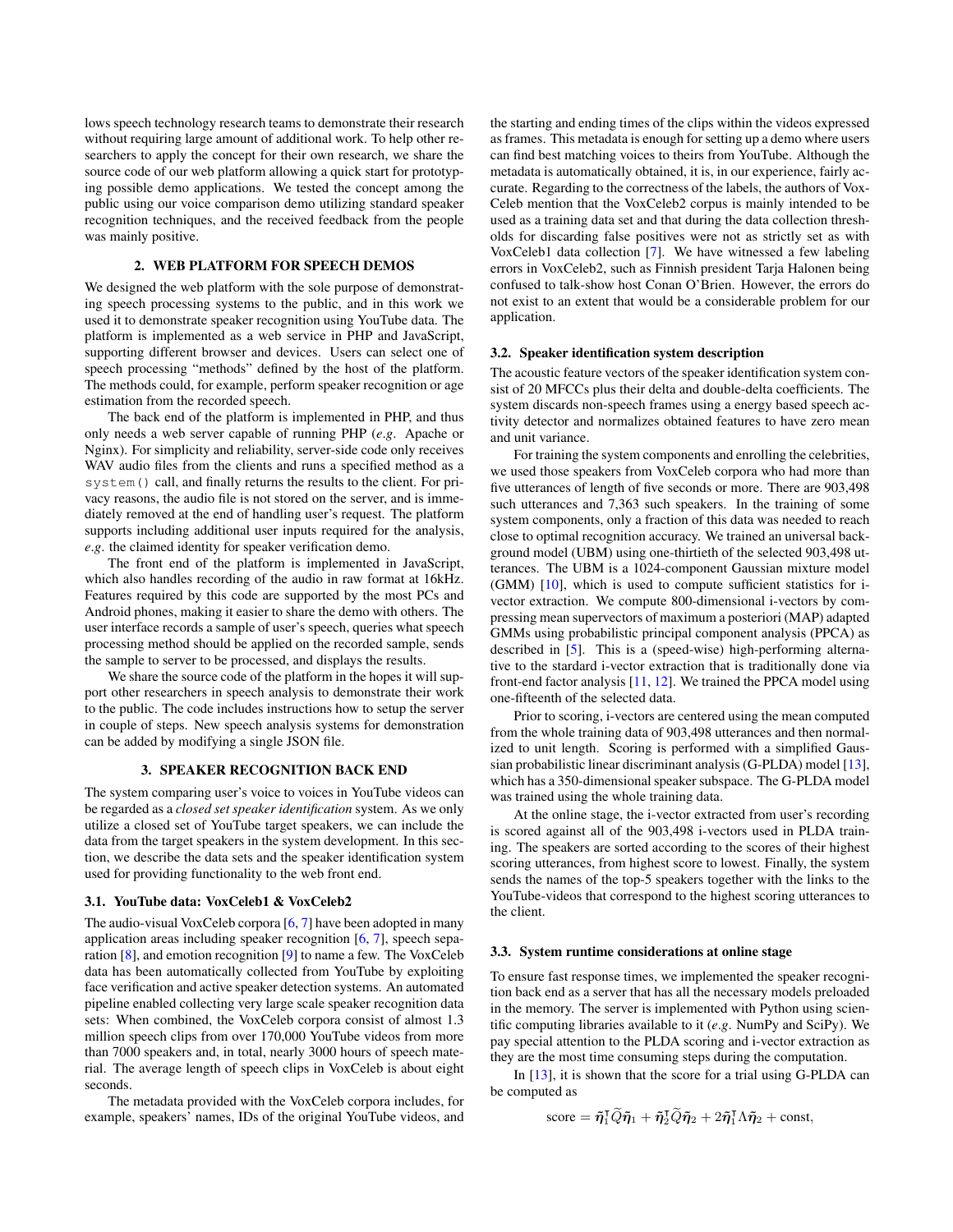<span id="page-2-0"></span>

|  |  |  |  | Table 1. Speaker rank testing for six public figures using 10 audio clips from each speaker. The speaker ranks range from 1 to 5 and 'x' is       |  |
|--|--|--|--|---------------------------------------------------------------------------------------------------------------------------------------------------|--|
|  |  |  |  | shown if the result list of top-5 speakers did not contain the correct speaker at all. The tests are performed with and without a replay channel. |  |
|  |  |  |  | The replay experiment does not require direct access to the back end system, but can be done by using the web demo only.                          |  |

|                        | Without replay channel      |                |      |      | With replay channel         |      |                |      |
|------------------------|-----------------------------|----------------|------|------|-----------------------------|------|----------------|------|
|                        |                             | Occurrences in |      |      |                             |      | Occurrences in |      |
| Speaker's name         | list positions for 10 clips | topl           | top3 | top5 | list positions for 10 clips | top1 | top3           | top5 |
| <b>Hillary Clinton</b> | 1111111111                  | 10             | 10   | 10   | 1111111111                  | 10   | 10             | 10   |
| Ariana Grande          | 1111111111                  | 10             | 10   | 10   | 3111111111                  | 9    | 10             | 10   |
| Oprah Winfrey          | 1111111111                  | 10             | 10   | 10   | 1311111112                  | 8    | 10             | 10   |
| Johnny Depp            | 1111112112                  | 8              | 10   | 10   | 1111x11121                  | 8    | 9              | 9    |
| <b>Bruno Mars</b>      | 1411111112                  | 8              | 9    | 10   | 1x21111211                  |      | 9              | 9    |
| Conan O'Brien          | 1111111111                  | 10             | 10   | 10   | 1111111111                  | 10   | 10             | 10   |
| Total (in $%$ of max.) |                             | 93             | 98   | 100  |                             | 87   | -97            | 97   |

where  $\tilde{\eta}_1$  and  $\tilde{\eta}_2$  are lower dimensional projections of enrollment and test i-vectors, respectively, and where  $\tilde{\eta}_1^T \tilde{Q} \tilde{\eta}_1$  and  $\tilde{\eta}_1^T \Lambda$  can be precomputed.

As we work with an identification system (one test segment vs. all enrollment segments), the second term  $\tilde{\eta}_2^T \tilde{Q} \tilde{\eta}_2$  is a constant and thus can be neglected. Therefore, to get all the  $n = 903,498$  scores at online stage, we only need to compute

## scores =  $\nu + 2DP\eta_2$ ,

where  $\nu$  is an *n*-dimensional vector containing precomputed values  $\tilde{\eta}_1^T \widetilde{Q} \tilde{\eta}_1$ , matrix  $D \in \mathbb{R}^{n \times 350}$  contains precomputed vectors  $\tilde{\eta}_1^T \Lambda$ , and P is a 350  $\times$  800 projection matrix that projects test i-vector  $\eta_2$ to a lower dimensional space so that  $\tilde{\eta}_2 = P \eta_2$ . The product  $D \tilde{\eta}_2$ can be efficiently parallelized.

The i-vector extraction using PPCA is simply a matter of compressing 61440-dimensional GMM-supervector to 800-dimensional space using a precomputed projection matrix. Note that the traditional approach for i-vector extraction would, in addition, require inverting an  $800 \times 800$  posterior covariance matrix [\[14,](#page-4-13) [5\]](#page-4-4).

## 4. SYSTEM EVALUATION

We tested our voice search demo and the underlying speaker recognition back end in multiple ways using both objective and subjective measures in evaluation. On the objective side, we computed an equal error rate (EER) using VoxCeleb speaker verification protocol and further we tested the rankings that the system displays for newly downloaded and replayed YouTube data. On the subjective side, we gathered feedback from the users of the system, including their opinions on how close the displayed top five celebrities sound to the user.

## 4.1. Evaluation using VoxCeleb speaker verification protocol

The VoxCeleb1 speaker verification test protocol includes 37720 trials with a balanced number of same speaker trials and impostor trials. The trial list has been formed using 4715 utterances from 40 speakers. Using this protocol, we obtained EER of 6.69 %. This result is better than the baseline result for i-vectors in [\[7\]](#page-4-6), but should not be directly compared as our system utilizes testing utterances also in system training.

#### 4.2. Speaker rank testing on non-VoxCeleb YouTube data

To test the the final deployed demo, we studied the speaker rankings the system outputs. For this purpose, we collected a small set of new YouTube data. This set contains 10 new speech clips for six public figures in VoxCeleb corpora. The clips are about 15 seconds long each and they are extracted from videos that are not already present in VoxCeleb corpora. When the new clips are fed to the speaker recognition back end, the output lists of top-5 speakers should contain the correct speaker as they are present in VoxCeleb and hence are already enrolled to the system.

The new test data was used with the system in two ways: First, we downloaded the speech clips from YouTube and fed the data directly to the speaker recognition back end. Secondly, we played files directly from YouTube and at the same time recorded them with the web demo. Unlike the first approach, the second one includes the channel effects caused by replaying the data. In the replay experiment, the playback device was Sony SRS-XB10 portable Bluetooth speaker while the web demo was ran in Chrome browser in Nokia 8 smartphone running Android 8.1.0. The distance between the two devices was kept to 5 cm as the recording device was held by hand above the up facing speaker. The room in which the experiment took place was quiet and the only background noise that was present was the fan noise of the laptop which was connected to the speaker.

For both settings, with and without replay, the speaker rankings for all the test utterances are shown in Table [1.](#page-2-0) In addition, the table contains statistics of the number of occurrences in the top-1, top-3, and top-5 rankings. Without the replay, the system was always able to include the correct speaker to the top-5 list and 93% of the times the speaker was identified correctly (*i*.*e*., in top-1). Replaying the audio clips decreased the system performance only slightly as the correct speaker was left outside the top-5 list only twice out of the 60 trials.

To get insight of how long of an utterance is required for getting good results in our celebrity matching demo, we studied the effect of length of the test utterance on system accuracy. We ran the previous experiment without the replay effect using utterances clipped to lengths ranging from 1 second to 15 seconds. We found that the test segment needs to be at least 9 seconds to obtain close to optimal performance and at least 5 seconds to obtain identification accuracies greater than 70% (Figure [2\)](#page-3-0).

## 4.3. Feedback and impressions from public testing

The first public test for our voice search demo took place in the event "The European Researchers' Night 2018" (September 28, 2018), where researcher's from many fields were displaying their research to the public. The event was funded by EU and it was organized in many countries across the Europe. In our local event, we were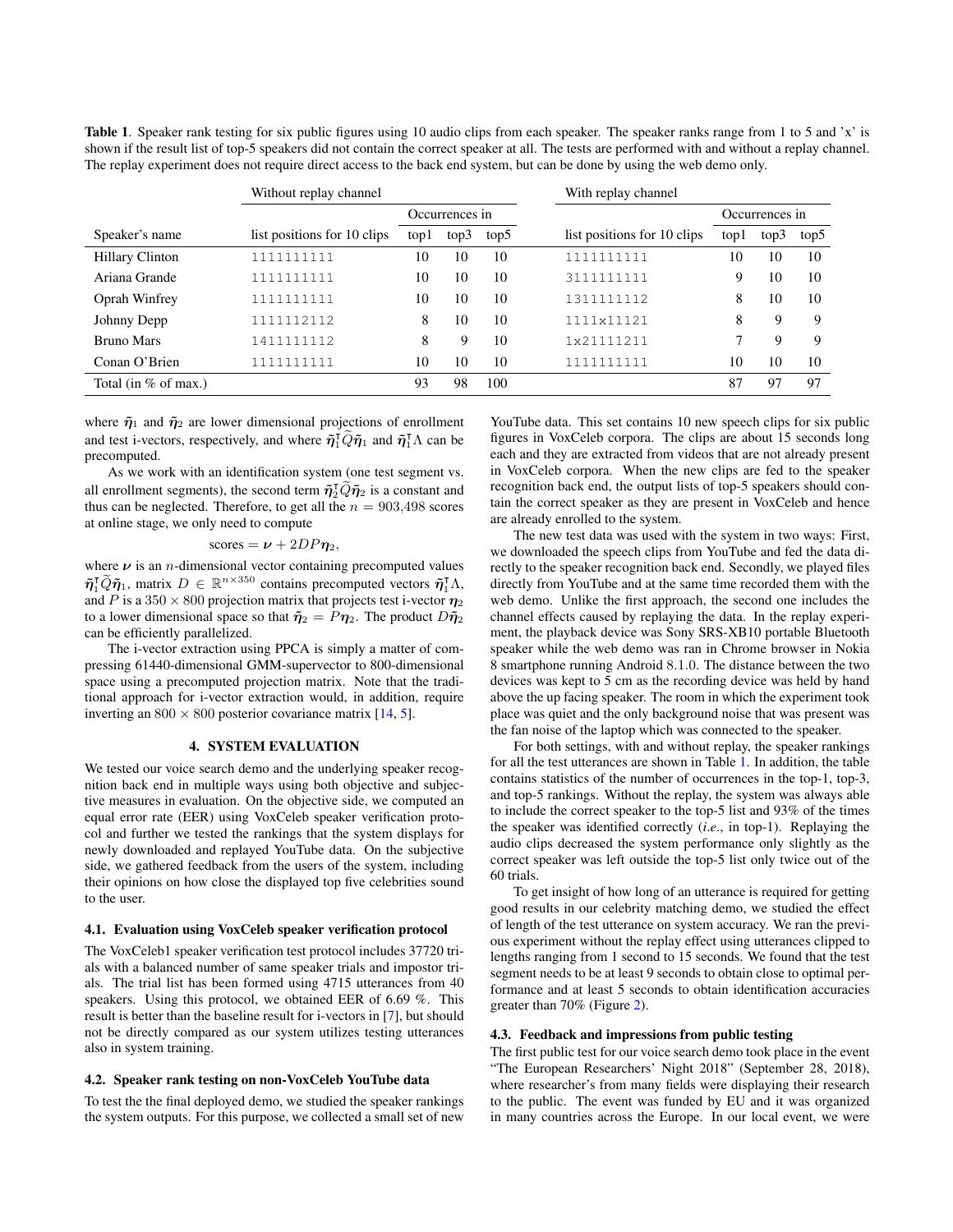

<span id="page-3-0"></span>Fig. 2. The effect of utterance length on speaker ranking performance. Specifically, the graph shows how often the target speakers are displayed in the top-lists when tested with different lengths of test utterances from the target. An utterance of length 9s is required to reach close to optimal performance.

<span id="page-3-2"></span>Table 2. Computation times for the different steps in the voice comparison pipeline. The steps marked with \* are parallelized to 16 CPU cores while others steps utilize only 1 core. The total response time is the time it takes to upload the speech and compute and display the results. The data was collected from 402 requests, except for the total response time which was collected together with the feedback questionnaire (n=27). Times in milliseconds (ms)

|                                   | median | mean   | <b>SD</b> |
|-----------------------------------|--------|--------|-----------|
| Audio loading, MFCC extraction    | 47.1   | 86.2   | 142.1     |
| Sufficient statistics computation | 20.9   | 46.3   | 98.1      |
| MAP adaptation                    | 0.8    | 0.9    | 0.6       |
| Supervector compression (PPCA)*   | 42.6   | 56.5   | 28.3      |
| I-vector centering & length norm. | 0.1    | 0.1    | < 0.1     |
| I-vector compression (PLDA)       | 0.4    | 0.5    | 0.3       |
| PLDA scoring*                     | 336.4  | 423.8  | 195.8     |
| Sorting speakers                  | 39.6   | 44.6   | 13.8      |
| Total time in computing server    | 521.5  | 661.0  | 331.6     |
| Total response time               | 1791.1 | 2503.5 | 1975.1    |

showcasing our demo for five hours and for the most of the time there was a long queue of people waiting for their turn to test our demo. In total, approximately 150 people tried the demo. The feedback was mostly positive, although not everyone was satisfied with their results. As the event was targeted for families, many of the testers were children. This was a slight problem as only a small minority of the speakers in VoxCeleb corpora are children, causing it to be difficult to find a good voice match for everyone.

In the event, we were using our own high-quality microphone (Zoom H6 Handy Recorder, XY mic) and a laptop that was well tested with the demo. To see how the demo works "in the wild", we shared a web link to our demo in a multiple social media platforms. The shared demo application was equipped with a short feedback questionnaire for subjective evaluation. We also collected error reports containing system information of the devices on which the demo did not work.

The public testing revealed that the device and browser support is still quite limited due to some issues with the audio recording and



<span id="page-3-1"></span>Fig. 3. Results from the feedback questionnaire, gathered from users using platform that finds matches for their speech from a set of over 7000 celebrities. Based on these subjective assessments, the system is able to find good matches for users' speech in most cases.

playback support. Based on the feedback, we estimate that demo ran on 50 to 70 percent of the device-browser configurations that our test users were using. We also got some good suggestions how to improve the user interface and we believe that together with improved browser support the user experience can be very good as the received answers (n=27) to the questionnaire were already fairly positive as can be seen from Figure [3.](#page-3-1)

## 4.4. Response and computation times

During the test in the wild, we collected computation times of the different steps in the voice comparison. The statistics are summarized in Table [2.](#page-3-2) The average time to compute one voice comparison request was 661 milliseconds, which means that our computation server could, theoretically, respond to 5000 requests in an hour without processing multiple requests in parallel. The total response time, on average, was about 2.5 seconds. As seen from Figure [3,](#page-3-1) this level of responding speed was considered to be fast.

# 5. CONCLUSIONS

We successfully capitalized the appeal to public figures with our YouTube voice search demo application. The objective and the subjective evaluations of the demo showed that the platform was mostly successful in providing good results and also being convenient to use. The feedback received from the users allows us to further develop our demo platform, which we have shared for open source development at [https://github.com/](https://github.com/bilalsoomro/speech-demo-platform) [bilalsoomro/speech-demo-platform](https://github.com/bilalsoomro/speech-demo-platform). We would be happy to see the proposed concept to be applied in the future with other speech related recognition systems as well.